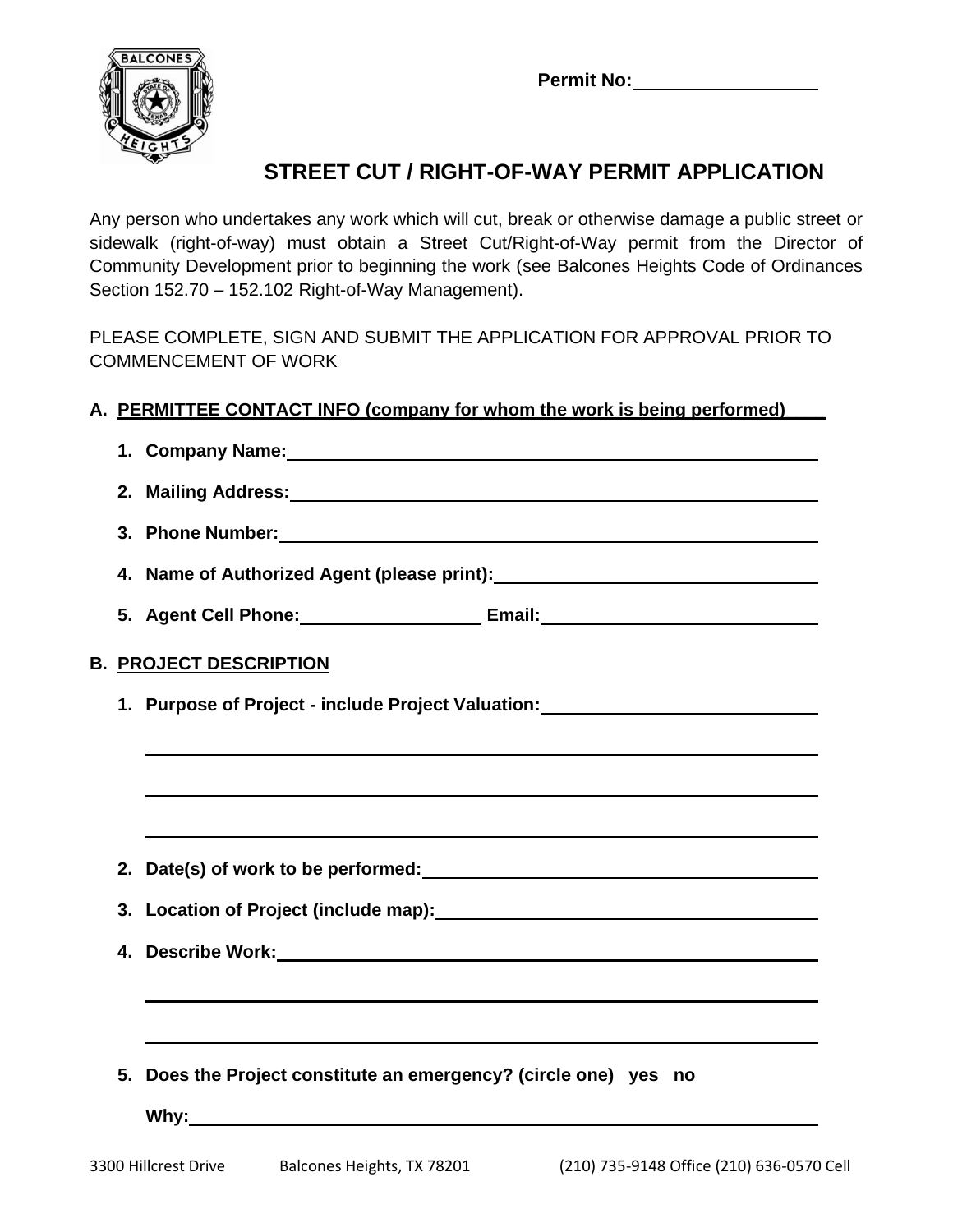|                                                                                |  | 6. Value of the project:<br><u> Land Connective Bond Maybe Required.</u> A Surety Bond Maybe Required.                                                                                                                         |  |  |
|--------------------------------------------------------------------------------|--|--------------------------------------------------------------------------------------------------------------------------------------------------------------------------------------------------------------------------------|--|--|
| C. CONTRACTOR - Balcones Heights Annual Contractor Registration Required       |  |                                                                                                                                                                                                                                |  |  |
|                                                                                |  |                                                                                                                                                                                                                                |  |  |
|                                                                                |  |                                                                                                                                                                                                                                |  |  |
|                                                                                |  | 3. Mailing Address: 2008 Communication of the Communication of the Communication of the Communication of the Communication of the Communication of the Communication of the Communication of the Communication of the Communic |  |  |
|                                                                                |  |                                                                                                                                                                                                                                |  |  |
|                                                                                |  | 5. Name of Onsite Supervisor (please print): ___________________________________                                                                                                                                               |  |  |
|                                                                                |  | 6. Mailing Address: Management of the Contract of the Contract of the Contract of the Contract of the Contract of the Contract of the Contract of the Contract of the Contract of the Contract of the Contract of the Contract |  |  |
|                                                                                |  |                                                                                                                                                                                                                                |  |  |
| D. SUBCONTRACTOR(S) - Balcones Heights Annual Contractor Registration Required |  |                                                                                                                                                                                                                                |  |  |
|                                                                                |  |                                                                                                                                                                                                                                |  |  |
|                                                                                |  |                                                                                                                                                                                                                                |  |  |
|                                                                                |  | 3. Phone: Email: Email: 2014                                                                                                                                                                                                   |  |  |
|                                                                                |  | 4. Name of Onsite Supervisor (please print): ___________________________________                                                                                                                                               |  |  |
|                                                                                |  | 5. Mailing Address: Management of the Contract of the Contract of the Contract of the Contract of the Contract of the Contract of the Contract of the Contract of the Contract of the Contract of the Contract of the Contract |  |  |
|                                                                                |  |                                                                                                                                                                                                                                |  |  |

*Provide above requested information for all subcontractors.*

## **E. REQUIREMENTS**

1. A contractor shall restore property damaged or destroyed by construction on or adjacent to the right-of-way to a condition that is as good as or better than the pre-existing condition of the right-of-way or adjacent property, as determined by the Director. Streets shall be restored based on their Pavement Condition Index (PCI) prior to construction, as determined by the Director during the application process, as follows:

- (1) PCI of 0—40. Excavations in streets and/or rights of way with PCI values of 40 or less shall be deemed to be excavations in streets with nominal loss of life. The contractor shall promptly repair the trench envelope and surface in accordance with specifications set forth in the UECM.
- (2) PCI of 41—70. In the event of an excavation in a street or right-of-way having a PCI of 41—70, the contractor shall promptly repair the trench envelope and surface, including pavement and foundation, to the same condition, or better, than existed before the commencement of the work in accordance with the specifications set forth in the UECM.